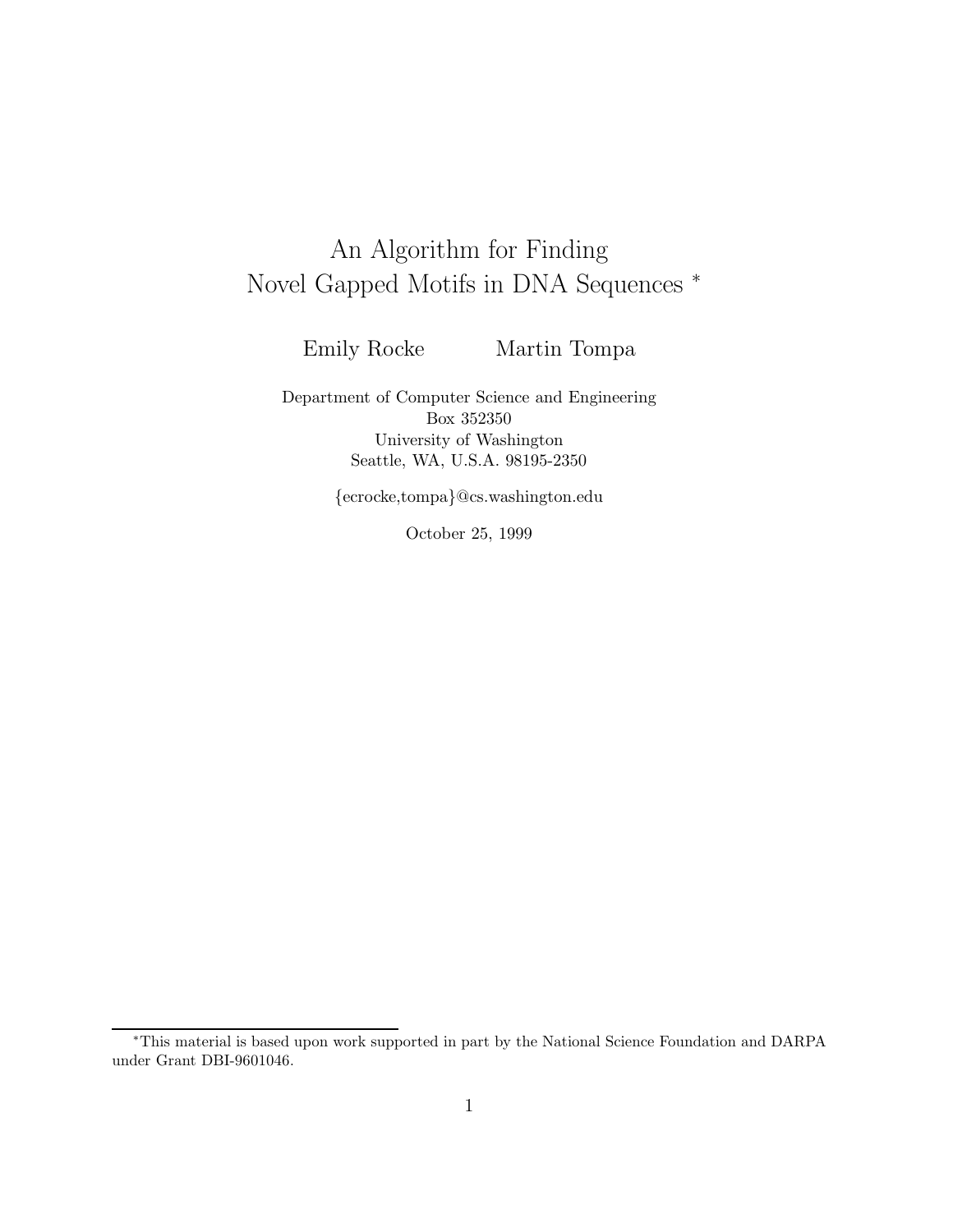#### Abstract

We propose a novel algorithm that, given a long DNA sequence, finds approximate repeats, allowing general insertions and deletions. The idea is based on the Gibbs sampling approach of Lawrence *et al.* The novelty of our algorithm stems largely from our handling of gaps in the motif occurrences. Another contribution is the use of relative entropy as a natural scoring function for alignment of the motif occurrences. We describe the results of experiments with this algorithm on the full  $H.$  influenzae genome.

#### 1. Introduction

With large-scale DNA sequencing under way, many of the questions on the horizon deal with sequence analysis. Once an organism's genomic DNA is sequenced, how can we discover which of its subsequences are functional, and what their functions are?

For some of these questions, significant progress has already been made. For instance, the question of locating the genes has received much attention, and is well understood in some instances, particularly in the case of prokaryotes.

Less well understood is the question of identifying the multitude of protein binding sites, regulatory sequences, and sequences involved in replication, three-dimensional folding, nuclear anchoring, and organization. By this we do not mean locating instances of known regulatory sequences, such as promoters, for which there has been much successful work (see, for example, [1, 5, 10, 13, 14]). Rather, we are interested in identifying novel functional sequences.

One approach that has been suggested to tackle this problem is to find sequence motifs, that is, approximately repeating substrings that occur more frequently than expected by chance. (As a simple example that frequency sometimes implies functionality, the most frequent sequences in the *H. influenzae* genome contain the uptake signal sequence or its reverse complement [7].) Such a motif could be hypothesized to have functional significance, and a laboratory experiment could then be devised to test that hypothesis. In addition to possible functional significance, these repeats provide valuable information on the evolutionary history of the DNA.

Thus, we are interested in a general computational tool that, given a long DNA sequence, identifies frequently occurring substrings. This tool should adaptively find arbitrary numbers of occurrences of the motif, find motifs of arbitrary length, and allow general insertions and deletions in occurrences. Although the question of locating repeats has been studied by many researchers (see, for example, [2, 3, 9, 16]), we do not know of any work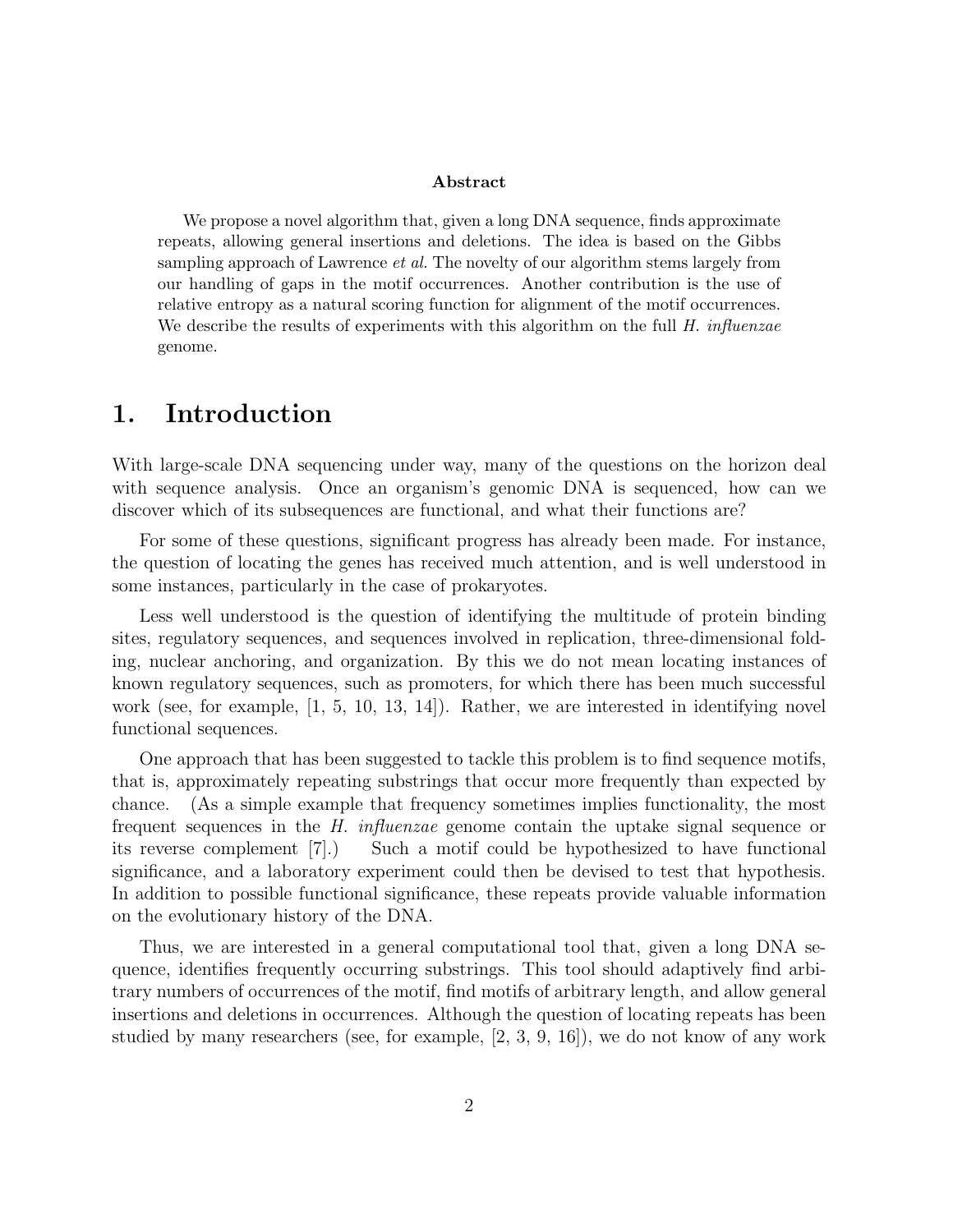that describes a tool this general. In particular, we are not aware of any work that finds approximate repeats allowing general insertions and deletions.

We propose a novel algorithm that finds approximate repeats with general insertions and deletions, and adaptively adjusts the length and number of occurrences. The idea is based on the Gibbs sampling method of Lawrence *et al.* [8], which is summarized in Section 2. Their method does not allow for general insertions and deletions; the novelty of our algorithm stems largely from our handling of gaps in the motif occurrences, which is discussed in Sections  $3 - 5$ . Another contribution discussed in Section 3 is the use of relative entropy as a natural scoring function for alignment of the occurrences.

We have implemented the algorithm and done some experimentation on the noncoding regions of the full *H. influenzae* genome. Some of these experimental results are presented in Section 6.

#### 2. The Gibbs Sampler of Lawrence *et al.*

Lawrence *et al.* [8] proposed an algorithm for local multiple alignment of t protein sequences. We will describe their algorithm for the simple case of ungapped alignments consisting of a substring of fixed length w from each of the t proteins. We will refer to  $w$ as the *width* of the alignment. (Lawrence *et al.* eventually generalize to allow w to vary, to allow the alignment to contain more than one substring from each of the proteins, and to accommodate limited spacers, but we will not discuss these here.)

Their basic algorithm iterates many times over the following steps. Each iteration discards one sequence from the alignment and replaces it with a new one, as follows:

- 1. At the beginning of each iteration, a substring of length w from each of the t proteins has been identified.
- 2. Choose one of the t proteins P uniformly at random.
- 3. Create a 20  $\times w$  frequency matrix Q from the remaining t 1 substrings of length w. That is,  $Q_{r,j}$  is the frequency with which residue r occurs in the j-th position over all  $t-1$  substrings of length w, for  $0 \leq j < w$ . (The authors use "pseudocounts", but we will ignore that technicality for the purpose of this overview.)
- 4. For each residue position i in  $P$ , let  $P_i$  be the substring of P of length w starting at position *i*. There are two natural competing models that might generate  $P_i$ , namely Q and the background distribution B. Let  $p_i$  be the likelihood ratio of these two models. That is,  $p_i = \prod_{j=0}^{w-1} (Q_{r_{i+j},j}/B_{r_{i+j}})$ , where  $r_k$  is the residue at position k of P, and  $B_r$  is the background frequency of residue r.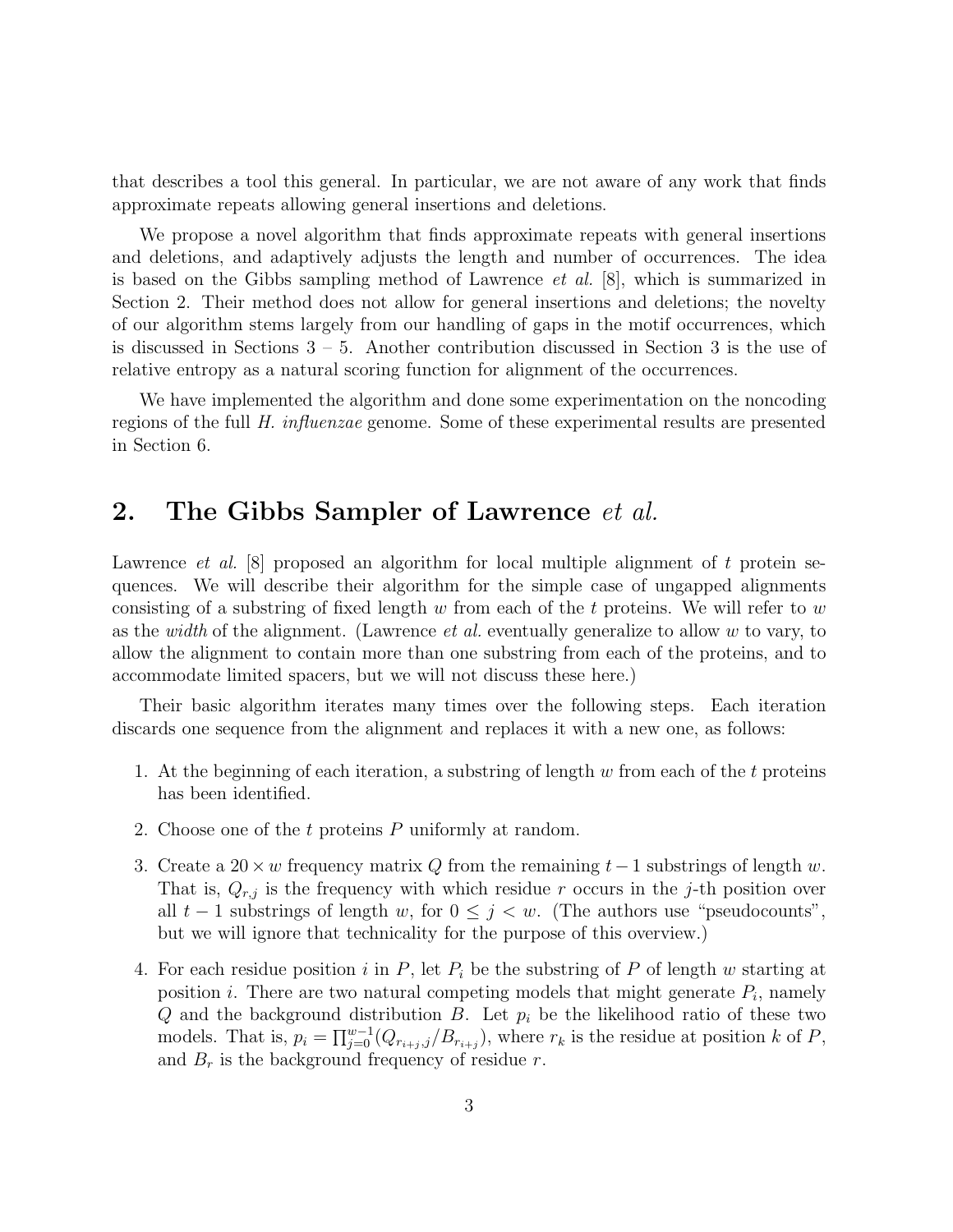5. Choose the starting position  $i$  of the new substring in  $P$  randomly, with probability proportional to  $p_i$ .

# 3. Adapting to DNA Sequences, and Accommodating Gaps

Assume for the moment that  $t$  is fixed. It is straightforward to adapt the algorithm of Section 2 to find t ungapped, nonoverlapping, approximately matching substrings of length w in a single long DNA sequence (which we will call the "genome" for convenience). Finding a good way to accommodate insertions and deletions is less straightforward.

Ideally, what one would like to do in place of steps 3 and 4 of the algorithm is to compute, for each position  $i$  in the genome, a multiple alignment of  $t$  sequences of length  $w$ (the  $t-1$  that remain, plus the one starting at position i). In step 5 one would then choose the starting position  $i$  of the new substring based on the scores of those multiple alignments. This, of course, is prohibitive: multiple alignments are either slow or approximate, and we would be asking for one multiple alignment per residue in the genome per iteration.

On further reflection, it is reasonable to expect that, at the beginning of each iteration, we have not only  $t-1$  selected substrings, but also (inductively) a good alignment A of width  $w$  of those substrings. The problem then is much more feasible: for each position  $i$ in the genome, compute an optimal *pairwise* alignment of A and the substring of length w beginning at i. (Actually, we do not know that the length of the substring should be exactly  $w$ , because of insertions and deletions. We will return to this question in Section 4.) For this pairwise alignment, the standard dynamic programming algorithm [12, 15] is efficient.

Such a pairwise alignment, though, requires an appropriate scoring function  $\sigma(r, j)$ , where r is a single residue (or gap), and j is a column of A, containing  $t-1$  residues and gaps. Let us ignore momentarily the possibility of gaps in  $r$  and  $j$ .

Let j' be the column of t residues consisting of the residues in j plus r. For  $k \in$  $\{A, C, G, T\}$ , let  $P_k^{j'}$  be  $1/t$  times the number of occurrences of residue k in j', and let  $B_k$  be the background frequency of residue k in the genome. We will define the scoring function  $\sigma(r, j)$  to be the relative entropy  $D(P^{j'} || B)$ . That is,

$$
\sigma(r,j) = \sum_{k:P_k^{j'} \neq 0} P_k^{j'} \log_2(P_k^{j'}/B_k).
$$

Why is this a reasonable scoring function? First, note that it treats r symmetrically with the remaining residues in the column  $j$ , so that  $r$  does not carry undue weight. Second,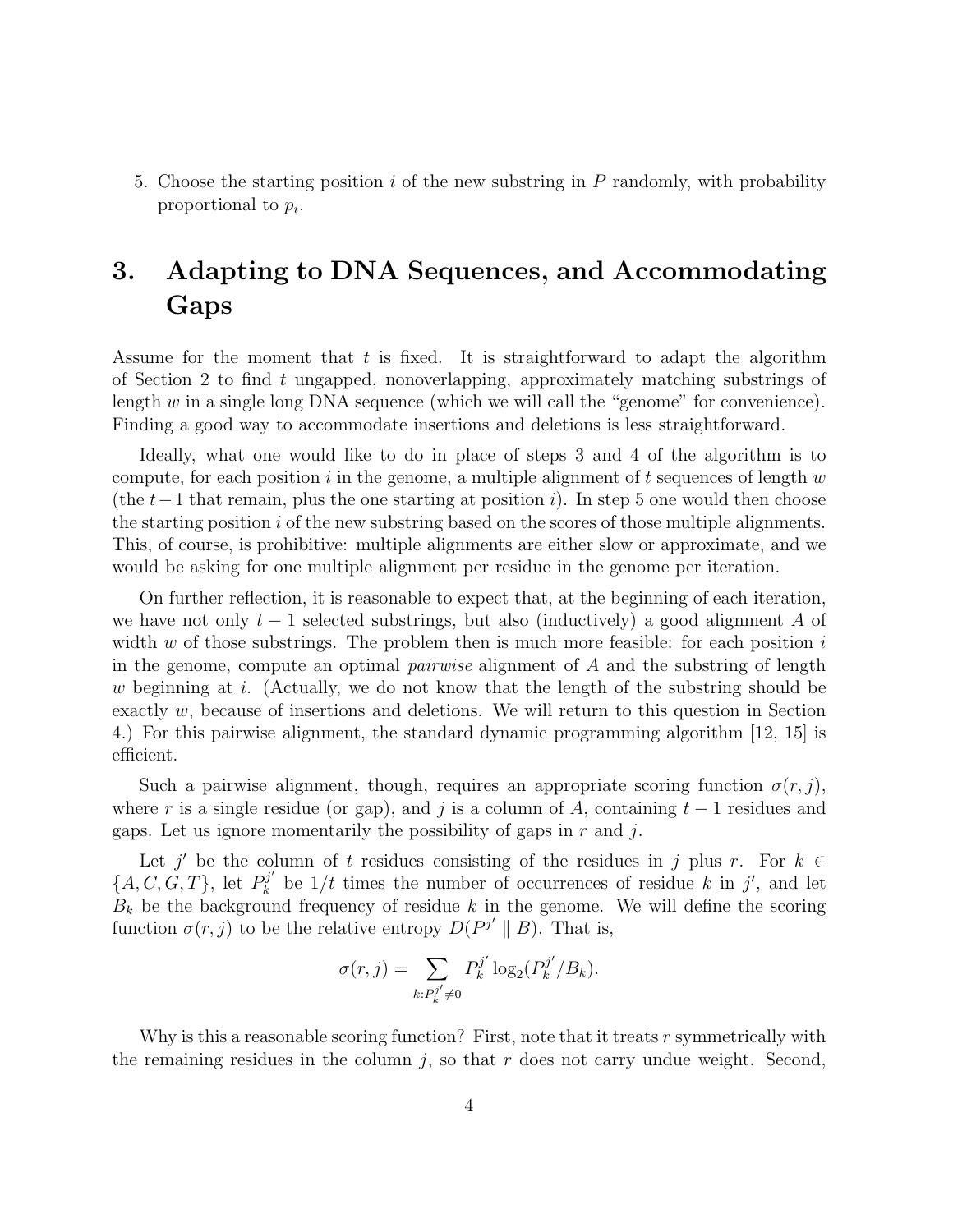imagine that the distributions  $P^{j'}$  and B represent competing models for the residue r under consideration; that is, r is either generated by the distribution of column  $j'$ , or by the background process, respectively. Then the relative entropy  $D(P^{j'}||B)$  measures the expected log likelihood ratio of these two models. The more different the distributions  $P^{j'}$ and B, the greater the score  $\sigma(r, j)$ .

How should this scoring function be extended to the case in which  $j'$  may contain gaps? Here we experimented with several natural possibilities, and settled on substituting the background distribution B for each gap in  $j'$ . That is, when computing  $P_k^{j'}$  $\mathbf{R}_k^{(j)}$ , we add  $gB_k$  to the number of occurrences of k in j', where g is the number of gaps in j'.

As a final note on the scoring function,  $\sigma(r, j)$  as defined is always nonnegative. This means that adding more columns in the alignment necessarily increases the score, which rewards even poorly conserved columns and the insertion of many gaps. To counteract this, we normalize by subtracting the expected value of  $\sigma(r, j)$  from each column's score, so that the expected score is now 0. In addition, we subtract a small penalty for each gap in the column, to reflect the fact that substitutions are preferable to insertions and deletions in DNA motifs. This penalty is under user control, which provides some flexibility in this matter.

#### 4. Improving the Dynamic Programming

With the scoring function in hand, recall our subgoal: given an alignment A of  $t-1$ sequences, we want to find the best pairwise alignment of A with the sequence starting at position  $i$  of the genome, for each  $i$ . This raises two problems:

- 1. If the width of A is  $w$ , we should consider approximately  $w$  residues starting at  $i$ , but the exact number for the best alignment is unclear: insertions or deletions could make it more or less than w.
- 2. If the length of the genome is G, then the proposed algorithm requires time  $\Theta(w^2G)$ per iteration, since each pairwise alignment uses time quadratic in the length  $w$  of its input sequences. The alignments corresponding to consecutive values of i seem to be doing redundant work.

Both of these problems are solved by the following modification. Consider the  $(w+1) \times (G+1)$  dynamic programming table that computes the optimal pairwise alignment of A and the entire genome, where every entry in row 0 of the table is initialized to 0. Then the score in row w and column i is the score of the best alignment *ending* at position i. (This is similar to an "end-space free" alignment [4, Section 11.6.4].) Note that this simultaneously solves the problems above: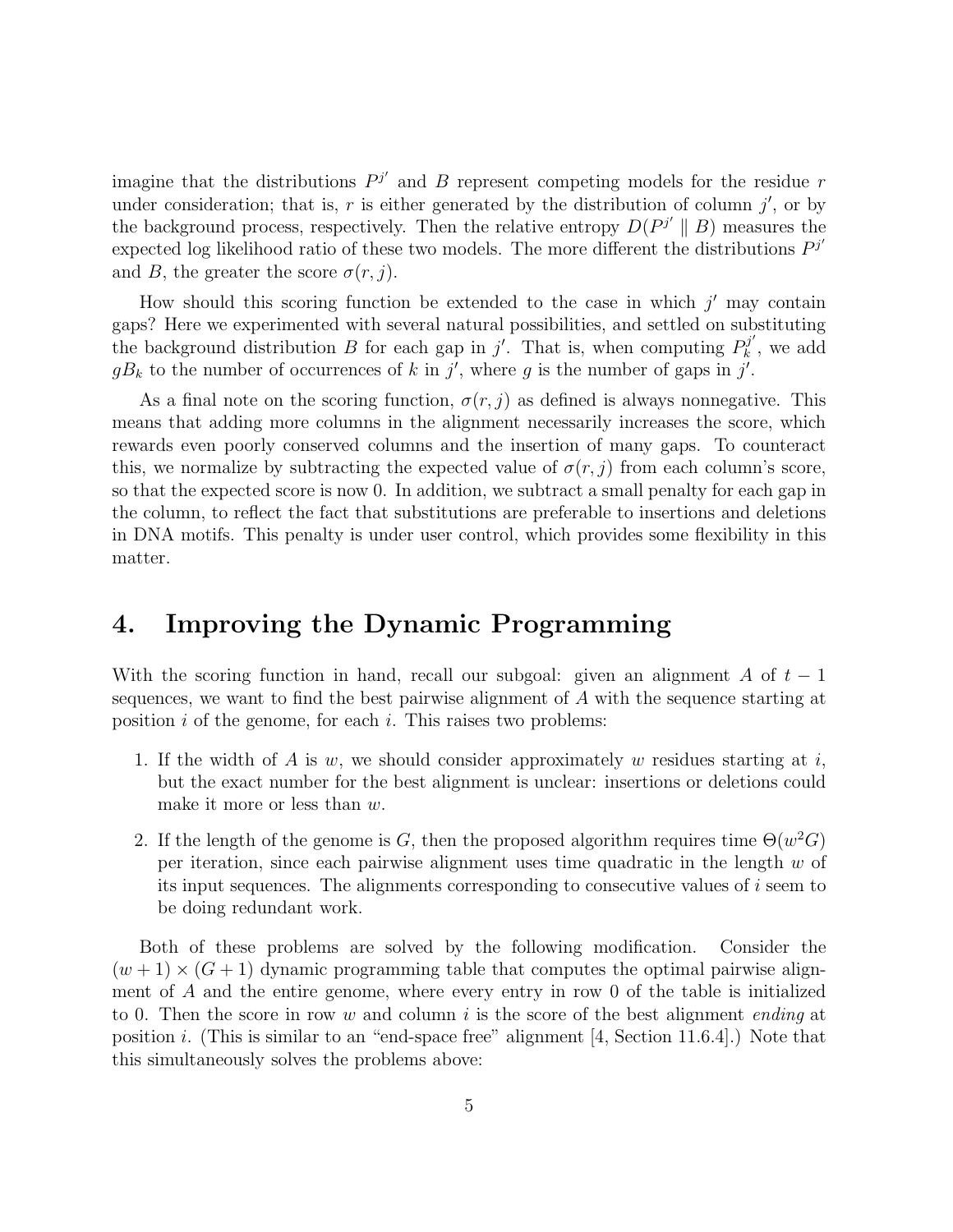- 1. The length of the best alignment ending at position  $i$  (and the best alignment itself) is determined automatically, by tracing back in the table from row  $w$  in column  $i$  to row 0 [4, Section 11.3.3].
- 2. The time per iteration is improved to  $O(wG)$ .

Of course, there is no need to keep the entire  $(w + 1) \times (G + 1)$  table in memory at once: the scores in each column only depend on the scores in the previous column. In order to perform the traceback that constructs the alignment itself, we actually retain approximately w consecutive columns of the dynamic programming table.

## 5. Summary of the Motif Algorithm

Here is a summary of each iteration of the motif algorithm:

- 1. At the beginning of each iteration there is an alignment  $A'$  of t nonoverlapping substrings of the genome. This alignment may contain gaps.
- 2. Choose a substring to remove, leaving an alignment A of  $t-1$  substrings.
- 3. Make one dynamic programming pass over the genome, computing the score  $p_i$  of the best alignment of A with the substring ending at position  $i$ , for each  $i$  in the genome.
- 4. Use  $p_i$  to choose a new nonoverlapping t-th substring, and the dynamic programming traceback [4, Section 11.3.3] to align it with A, yielding the alignment  $A'$  for the next iteration.

We must also specify an evaluation function for the  $t \times w$  alignment A', for the purposes of measuring progress and controlling the number of iterations. We use the obvious evaluation function, namely the sum, over all columns  $j'$  of  $A'$ , of the score of column  $j'$ . If  $P$  denotes the probability distribution of  $w$  consecutive residues, where the distribution of the residue corresponding to column  $j'$  is  $P^{j'}$ , then this evaluation function gives an approximate measure of the likelihood of finding a site generated by distribution  $P$  in a genome with background distribution B.

The algorithm summary above does not specify how the choices in steps 2 and 4 are made. There are several combinations of possibilities:

1. The new t-th substring added to the alignment in step 4 can be chosen deterministically (maximum  $p_i$ ) or randomly (with probability proportional to  $p_i$ ). Our experiments so far have been done using the deterministic choice for this step.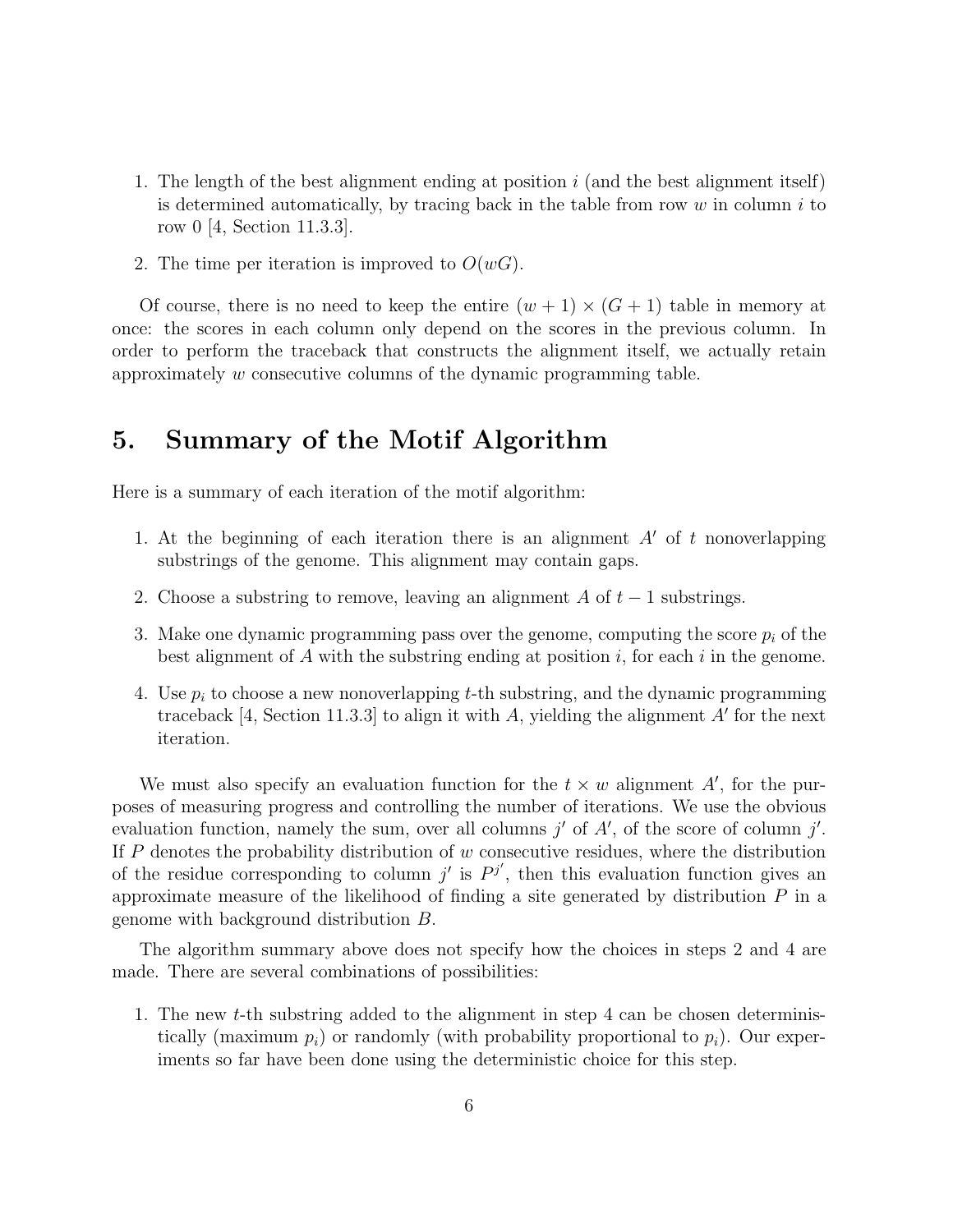2. The substring removed in step 2 can be chosen deterministically (maximum evaluation function, over all t choices of removed substring) or randomly (either uniform, or with probability proportional to the evaluation function with the sequence removed). Our experiments so far have been done using uniform random choice for this step.

Of course, the width  $w$  of the alignment will vary adaptively from iteration to iteration, due to insertions and deletions in the pairwise alignment. It is a simple matter to allow t, the number of instances of the motif, to vary adaptively as well:  $t$  can be increased by skipping step 2, which removes one of the t substrings, or decreased by removing two substring in that step. The decision of when to allow  $t$  to change can be controlled by the evaluation function.

## 6. Experiments on *H. influenzae*

We have implemented the algorithm and done some experimentation on the noncoding regions of the full *H. influenzae* genome. (Karlin [6] identifies many repeats in this and other bacterial genomes.) We focus on the noncoding regions because the novelty of our method lies in allowing insertions and deletions; motif instances with point insertions or deletions within coding regions are unlikely to be of biological interest, since they cause reading frame shifts. Thus we first removed any sequences from the full genome that are coding regions on either strand, reducing the sequence length from 1.8 Mb to 350 kb. We inserted a delimiter at the end of each noncoding region, to prevent motif instances from crossing such points where a coding sequence had been excised. We then doubled the sequence by appending its reverse complement, to allow instances of the motif on either strand. We will call the resulting sequence "the genome" in what follows.

#### 6.1. Experiments Using the Basic Algorithm

Each run of the algorithm begins by initializing the rows of  $A'$  to  $t_0$  randomly chosen ungapped substrings each of length  $w_0$  from the genome, where  $t_0$  and  $w_0$  are under user control. The algorithm then iterates as summarized in Section 5. (In the experiments reported here, we did not allow t to vary over the course of these iterations.) Since our implementation of step 4 adds to the alignment the substring that maximizes the score  $p_i$  (see Section 5), we use the following termination condition: the algorithm continues as long as the alignment contains a row  $r$  such that, if the next iteration chose to remove  $r$ , it would be replaced with a different substring. We will call the alignment at which the algorithm terminates the *motif*.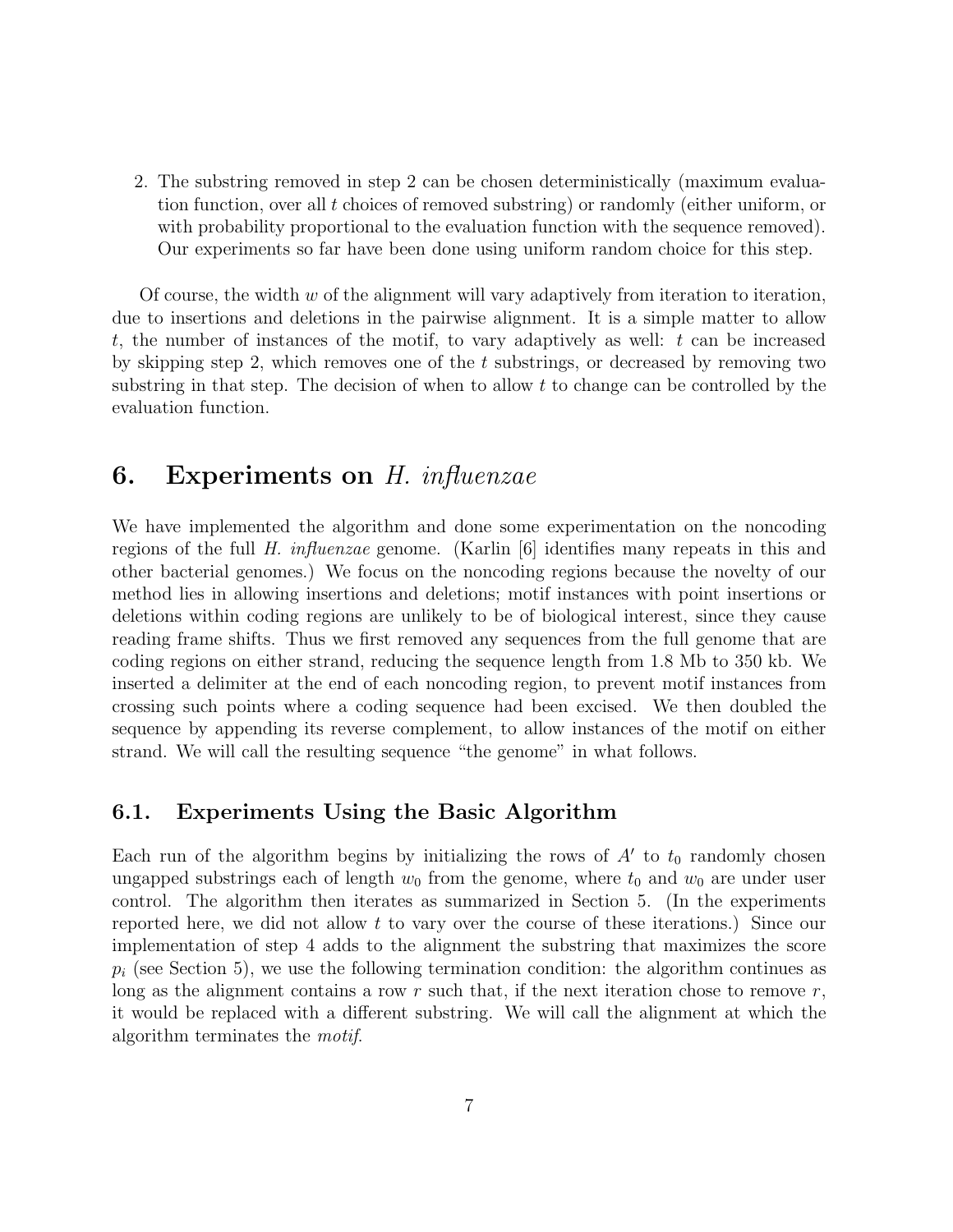|  | O CAT < CGCCCTTTCA > CGG |  | at position 118666. |  |
|--|--------------------------|--|---------------------|--|
|  | 1 CAT < CGCCCTTTCA > CGG |  | at position 642660. |  |
|  | 2 AAT < CGCCTTTTCA > AAA |  | at position 425287. |  |
|  | 3 ATC < CGCCC-TTCA > TGA |  | at position 330462. |  |
|  | 4 TTG < CGCCC-TTCA > CTA |  | at position 558509. |  |
|  | 5 AAC < CGCCCATTCA > ATC |  | at position 237890. |  |
|  | 6 GCA < CGCCC-TTCA > CGT |  | at position 495353. |  |
|  | 7 TCT < CGCCTTTTCA > TTG |  | at position 34553.  |  |
|  | 8 CAT < CGCCCTTTCA > CGG |  | at position 677174. |  |
|  | 9 GCA < CGCCC-TTCA > GGG |  | at position 222102. |  |

Figure 1: A sample motif (score 16.6) produced by the basic algorithm

Figure 1 shows an unexceptional example of a motif output by this first version of the algorithm. The motif instances are shown within angle brackets, and some context of each instance is shown outside. The position numbers are with respect to the noncoding portion of the genome only.

With t fixed at 10 and w initialized to  $w_0 = 10$ , we ran 160 trials of this version of the algorithm on the genome, and 160 trials on a random sequence of the same length and background distribution as the genome, and with the same simulated noncoding region lengths. The results are summarized in the histograms of Figure 2. The horizontal axis represents motif scores (the "evaluation function" of Section 5), and the vertical axis shows how many of the 160 trials resulted in a motif that achieved that score. These histograms suggest that even this simple version will find motifs in a real genome that would not be expected to occur by chance.

#### 6.2. Refining the Motif Window

The sample motif shown in Figure 1 is typical in many ways of the motifs produced by this simple version:

- 1. There are a few misfit sequences in the alignment (such as sequence 5 in Figure 1).
- 2. The remaining sequences may be instances of two or three close but distinct motifs. In Figure 1, for instance, sequences 0, 1, and 8 are identical, including their contexts; sequences 6 and 9 are identical, including their left contexts. Similar context is often a quick way to see which sequences belong together.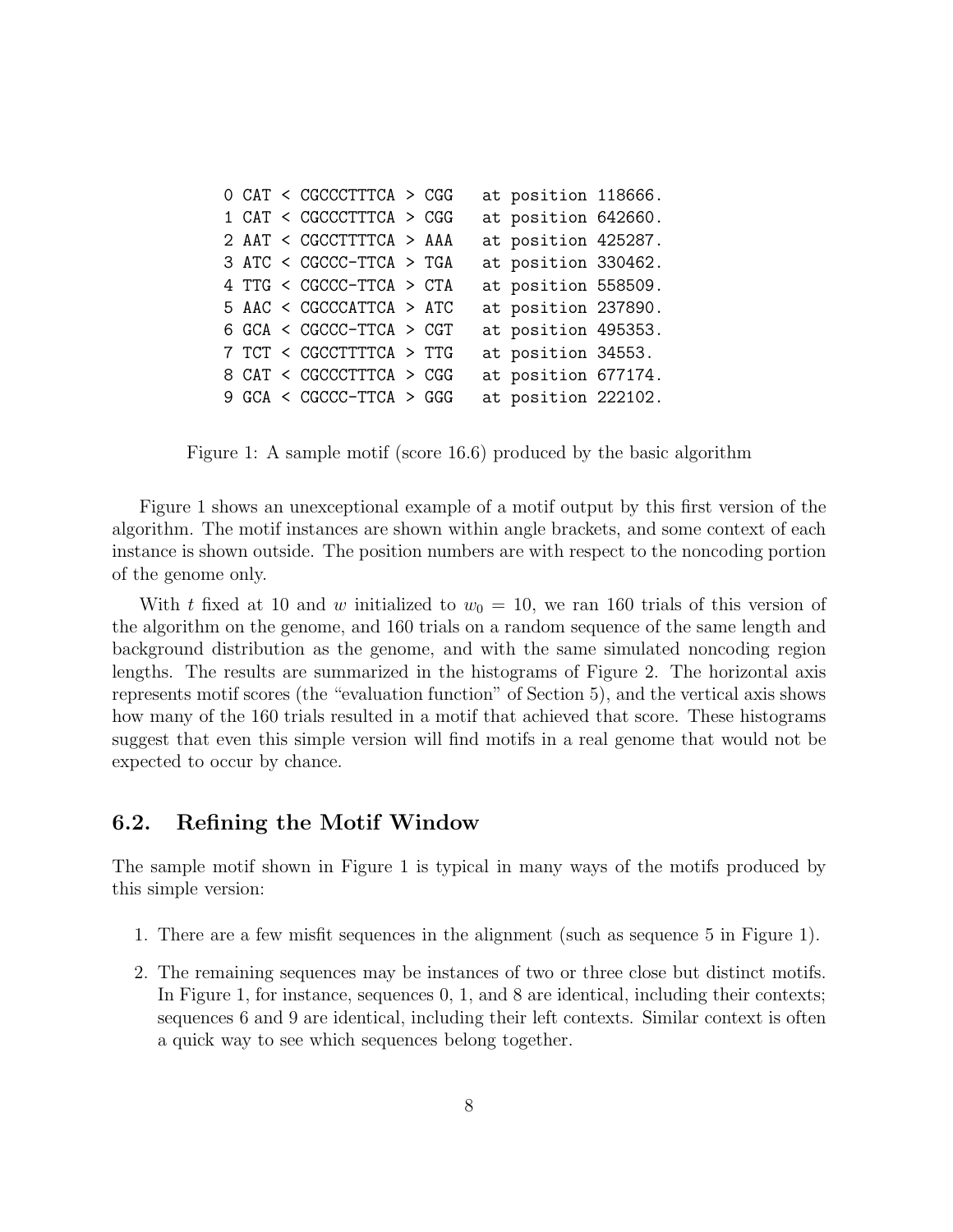

Figure 2: 160 trials of the basic algorithm on the noncoding genome vs. a random sequence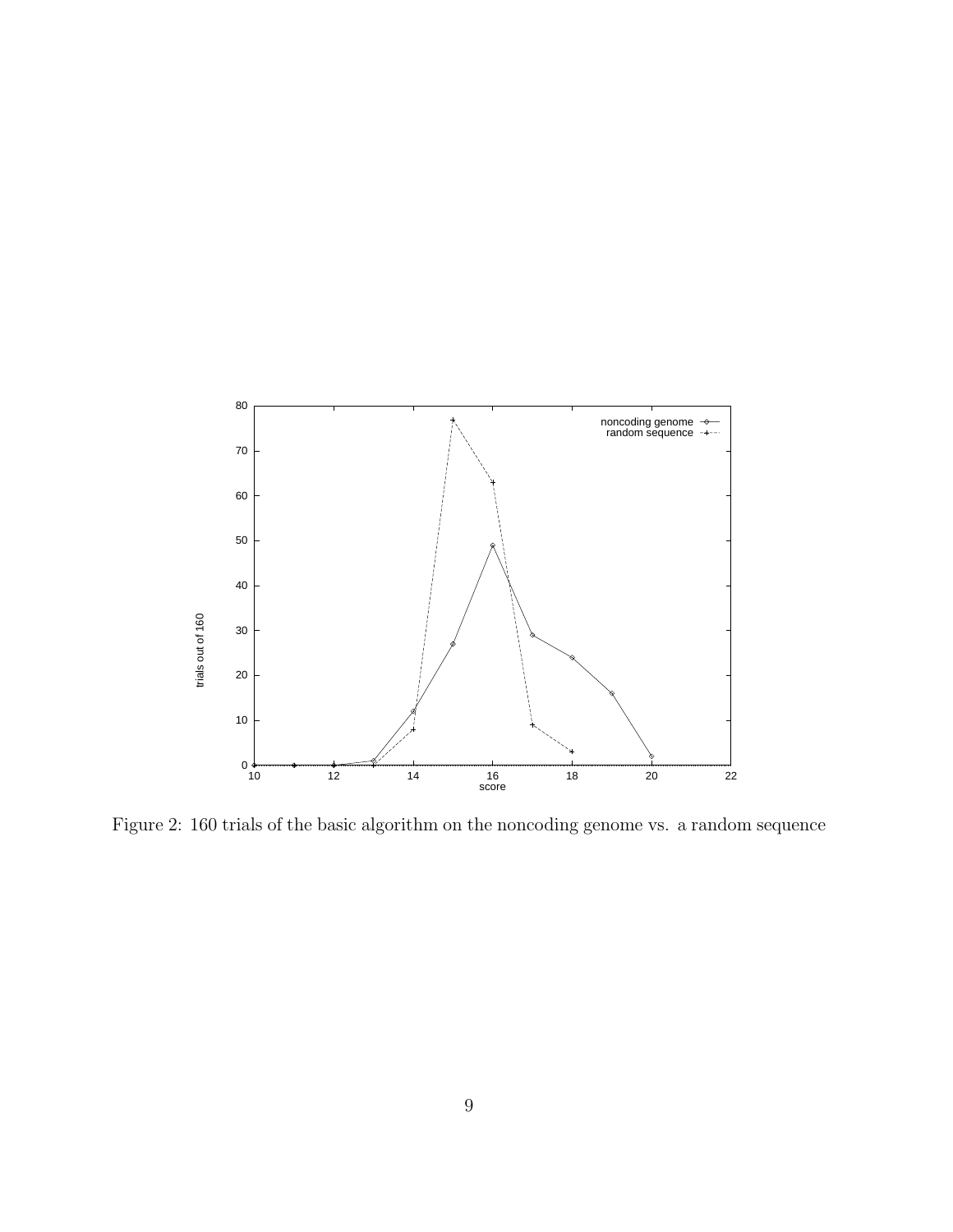0 GGA < CATCGCCCTTTCACGG > CGG at position 118663. 1 GGA < CATCGCCCTTTCACGG > CGG at position 642657. 2 GCT < GCACGCCC-TTCAGGG > TTC at position 222099. 3 GGA < CATCGCCCTTTCACGG > CGG at position 677171. 4 AAA < GCACGCCC-TTCACGT > AAT at position 495350.

Figure 3: The motif of Figure 1 after rewindowing (score 20.8)

3. The contexts of the instances of each of these distinct motifs suggest that the motifs should be extended.

As a result of these observations, our next version of the algorithm "rewindows" the motif obtained by the algorithm above. This operation selects a subset of the rows, and readjusts the left and right boundaries of the motif, possibly extending into the context, so as to create the maximum resulting score. (To avoid considering all subsets of the rows, our current implementation uses a greedy heuristic that approximates this maximum score.) The result of rewindowing the motif of Figure 1 is shown in Figure 3.

The process of iterating the algorithm of Section 5 until it terminates, followed by rewindowing, will be called a *phase*. Figure 3 suggests that it may be profitable to use the rewindowed alignment as the input to the next phase.

We repeated the experiment of Figure 2, but this time each trial performed two phases of the algorithm. The results are summarized in the two histograms of Figure 4. The difference between the distribution of scores on the genome and on the random sequence is now much more pronounced, indicating that the algorithm is succeeding more often in finding motifs that would not be expected to occur by chance.

We discovered that the peak around score 35 is due largely to a noncoding sequence of 5.3 kb that occurs in six nearly identical instances. Although these six instances account for only 9.2% of the noncoding genome, more than 50% of the 160 trials resulted in motifs clearly identifying some portion of these six instances. An inspection of the GenBank entry [11] reveals that each of the six instances is a cluster of three different rRNA genes, plus some short interspersed tRNA genes that account for the differences among the six instances. These eighteen rRNA genes account for all the annotated rRNA genes in the *H. influenzae* genome.

We removed the entire noncoding regions containing these long repeats, reducing the genome length from 690 kb to 610 kb, and repeated the experiment. The result is shown in Figure 5. Even with these long repeats removed, there are still many trials in which the algorithm found unusually high-scoring motifs.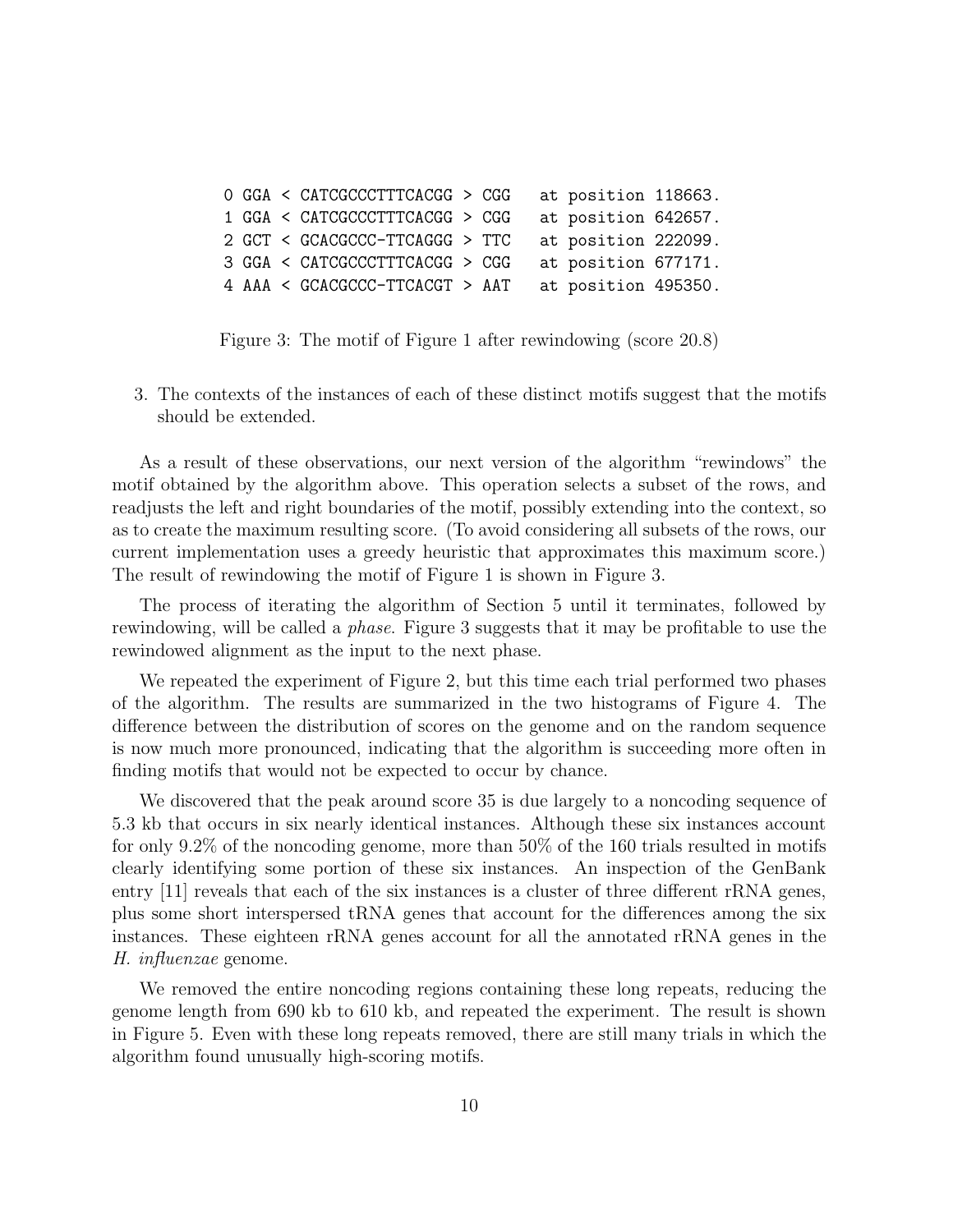

Figure 4: 160 trials of the two-phase algorithm on the noncoding genome vs. a random sequence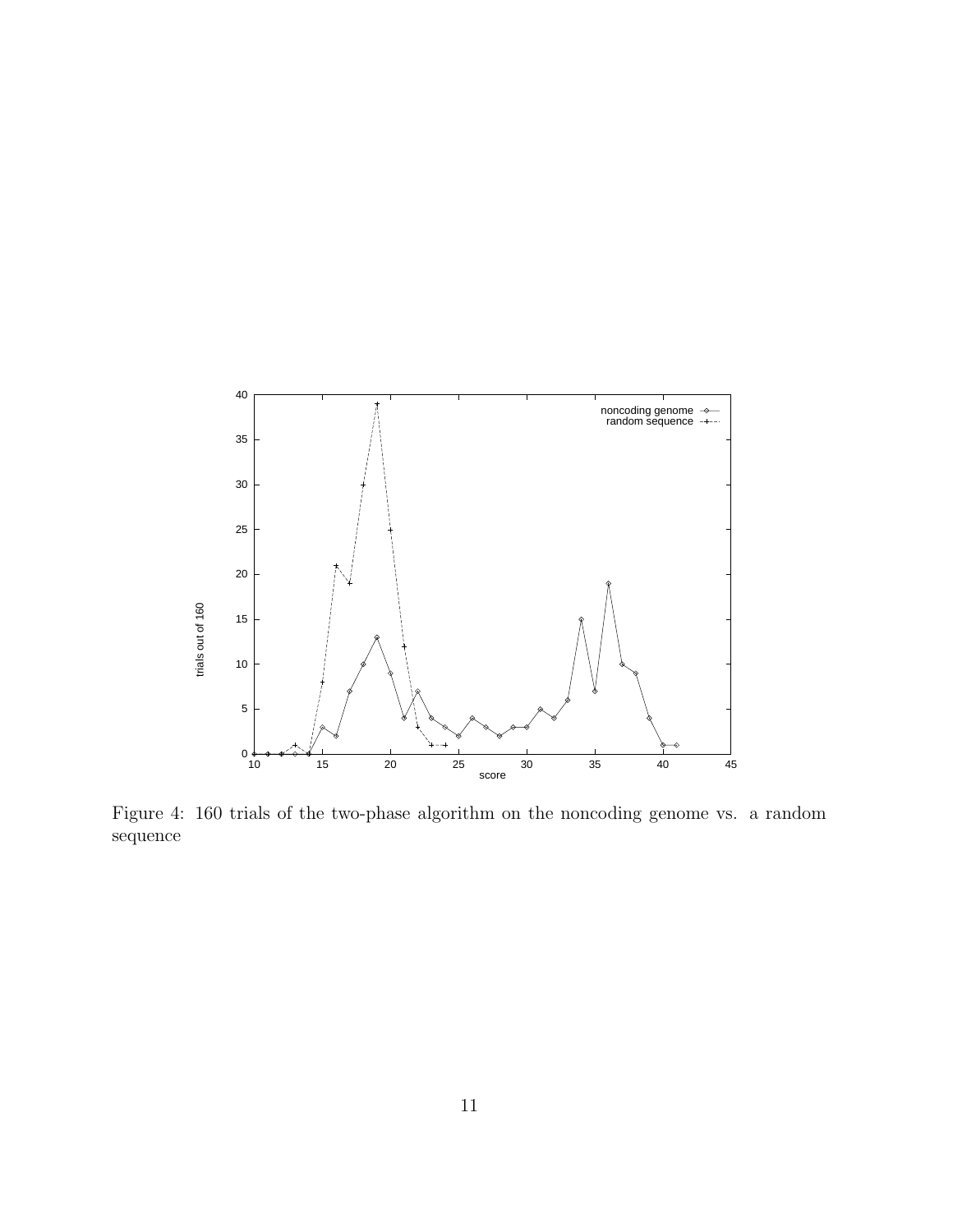

Figure 5: 160 trials of the two-phase algorithm on the noncoding genome with long repeats removed vs. a random sequence

|  | O TCG < GCAGCTCCCCCCATAAATGG > GTG |  | at position 449120. |  |
|--|------------------------------------|--|---------------------|--|
|  | 1 TCG < GCAGCTCCCCCCATAAATGG > GTG |  | at position 448927. |  |
|  | 2 GCG < ACAGCTCCCCCCATAAATGG > GTG |  | at position 232857. |  |
|  | 3 GCG < CCAGCTCCC-CCGTAAACGG > GTG |  | at position 88280.  |  |

Figure 6: A sample motif (score 25) produced by two phases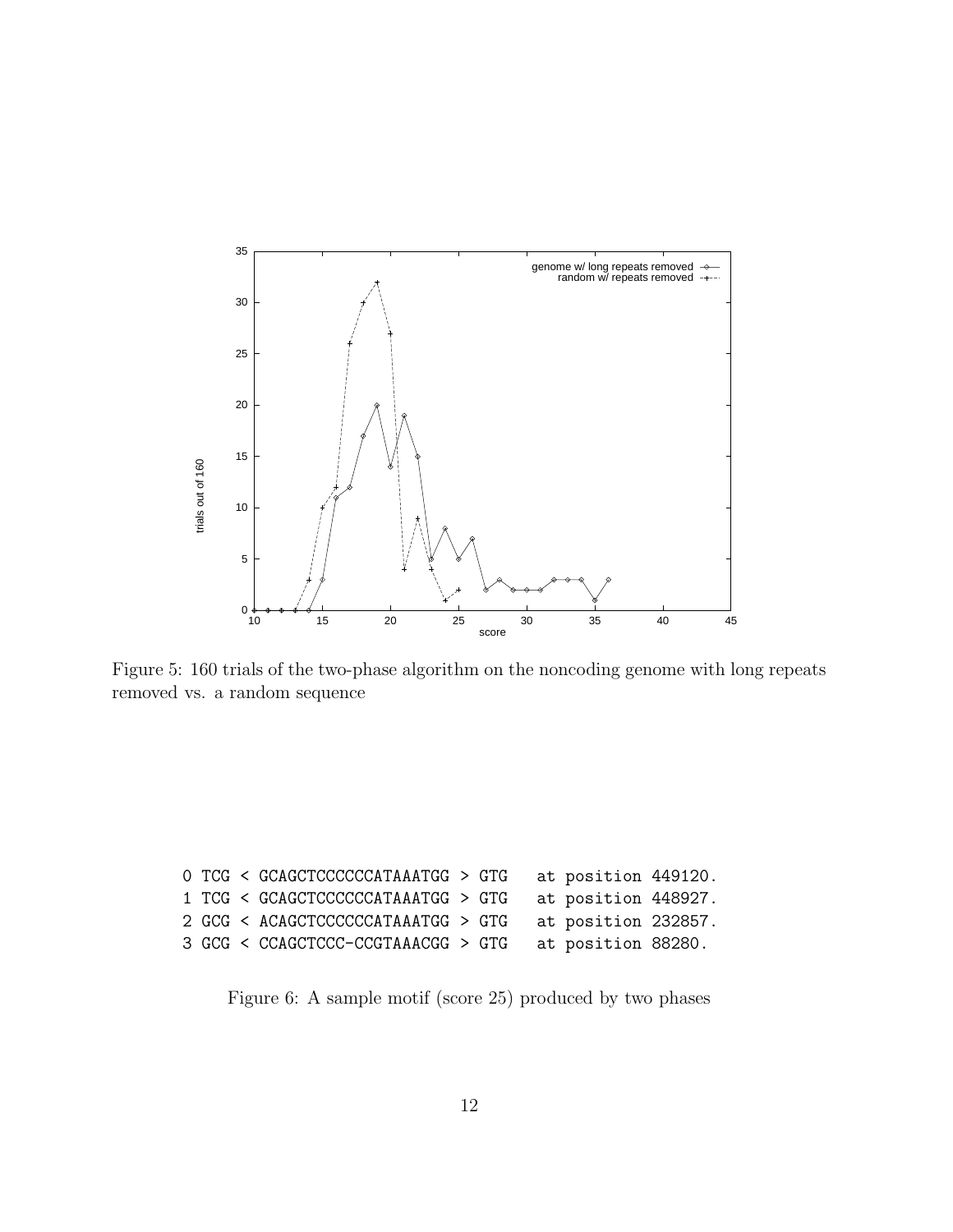```
0 TAT < CCCCCCTCA--C-CTTCG-G-CAGCTCCCCCCATAAATGGGTGGAGCCAAGAT > TAG at position 449105.
1 ATC < CCCCCCTCA--C--TTCG-G-CAGCTCCCCCCATAAATGGGTGGAGCCAAGAT > TAG at position 448913.
2 GTA < TCCCCCTCAGTCACTTCGCGACAGCTCCCCCCATAAATGGGTGGAGCAAAGTT > AAT at position 232837.
3 AAT < CCCCCCTCAGTC--TTCGCGCCAGCTCCCCCG-TAAACGGGTGGAGCCAAGGG > ATC at position 88262.
```
Figure 7: The motif of Figure 6 after seven phases (score 62)

Figure 6 shows a sample motif produced by the two-phase version of the algorithm with the long repeats removed. It is again clear from the context that the complete motif is wider than shown. To discover its extent, we performed five additional phases of the algorithm, which resulted in the motif shown in Figure 7. Although a few columns at each end of this motif might be altered by hand, the remainder is quite suggestive. (Sequences 0 and 1 continue to be identical for another 55 residues beyond the right end of Figure 7, and approximately equal, with only 5 errors, for an additional 44 residues.)

## 7. Closing Remarks

There are numerous variations of the basic algorithm given in Section 5, all appealing to explore:

- 1. The new t-th substring added to the alignment in step 4 can be chosen randomly (with probability proportional to  $p_i$ ).
- 2. The substring removed in step 2 can be chosen deterministically (maximum evaluation function, over all t choices of removed substring) or randomly (with probability proportional to the evaluation function with the sequence removed).
- 3. The case of random removal and random addition corresponds to Lawrence *et al.*'s Gibbs sampler. There are also possibilities of extending this to a Metropolis algorithm (accept a decrease in evaluation function only with some probability less than 1), or a full simulated annealing algorithm.

## Acknowledgement

We thank Phil Green for suggesting the problem, and for his expertise, guidance, and encouragement.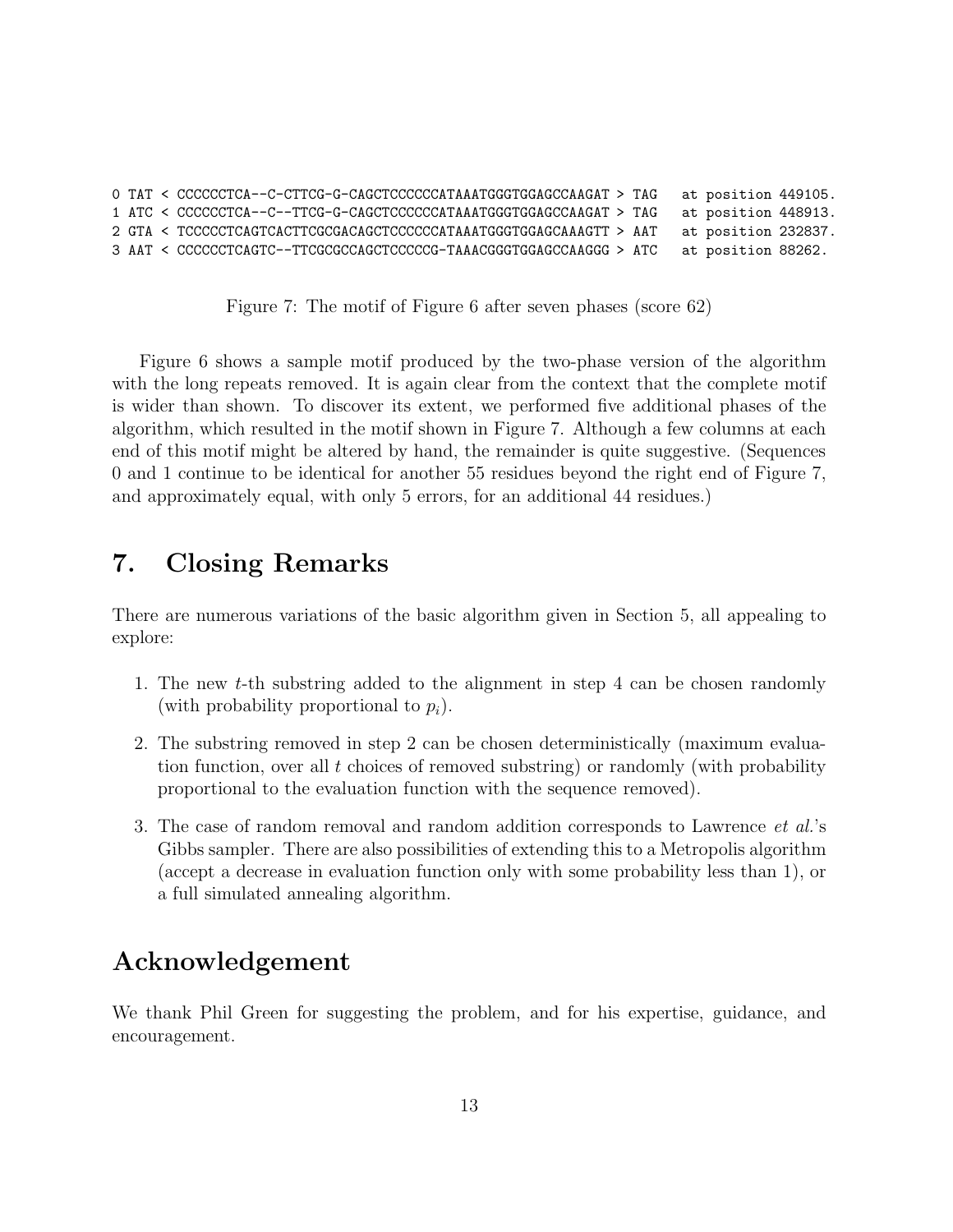## References

- [1] L. R. Cardon and G. D. Stormo. Expectation maximization algorithm for identifying protein-binding sites with variable lengths from unaligned DNA fragments. *Journal of Molecular Biology*, 223:159–170, 1992.
- [2] Y. M. Fraenkel, Y. Mandel, D. Friedberg, and H. Margalit. Identification of common motifs in unaligned DNA sequences: application to Escherichia coli Lrp regulon. *Computer Applications in the Biosciences*, 11(4):379–387, 1995.
- [3] D. J. Galas, M. Eggert, and M. S. Waterman. Rigorous pattern-recognition methods for DNA sequences: Analysis of promoter sequences from Escherichia coli. *Journal of Molecular Biology*, 186:117–128, 1985.
- [4] D. Gusfield. *Algorithms on Strings, Trees, and Sequences*. Cambridge University Press, 1997.
- [5] P. B. Horton and M. Kanehisa. An assessment of neural network and statistical approaches for prediction of E. coli promoter sites. *Nucleic Acids Research*, 20(16):4331– 4338, 1992.
- [6] S. Karlin. Assessing inhomogeneities in bacterial long genomic sequences. In *RE-COMB97: Proceedings of the First Annual International Conference on Computational Molecular Biology*, pages 164–171, Santa Fe, NM, Jan. 1997.
- [7] S. Karlin, J. Mrázek, and A. M. Campbell. Frequent oligonucleotides and peptides of the *Haemophilus influenzae* genome. *Nucleic Acids Research*, 24(21):4263–4272, 1996.
- [8] C. E. Lawrence, S. F. Altschul, M. S. Boguski, J. S. Liu, A. F. Neuwald, and J. C. Wootton. Detecting subtle sequence signals: a Gibbs sampling strategy for multiple alignment. *Science*, 262:208–214, 8 October 1993.
- [9] M.-Y. Leung, B. E. Blaisdell, C. Burge, and S. Karlin. An efficient algorithm for identifying matches with errors in multiple long molecular sequences. *Journal of Molecular Biology*, 221:1367–1378, 1991.
- [10] K. Nakata, M. Kanehisa, and J. V. Maizel, Jr. Discriminant analysis of promoter regions in Escherichia coli sequences. *Computer Applications in the Biosciences*, 4(3):367–371, 1988.
- [11] National Center for Biotechnology Information. Haemophilus influenzae Rd complete genome. ftp://ncbi.nlm.nih.gov/genbank/genomes/bacteria/Hinf/hinf.gbk, Nov. 1997.